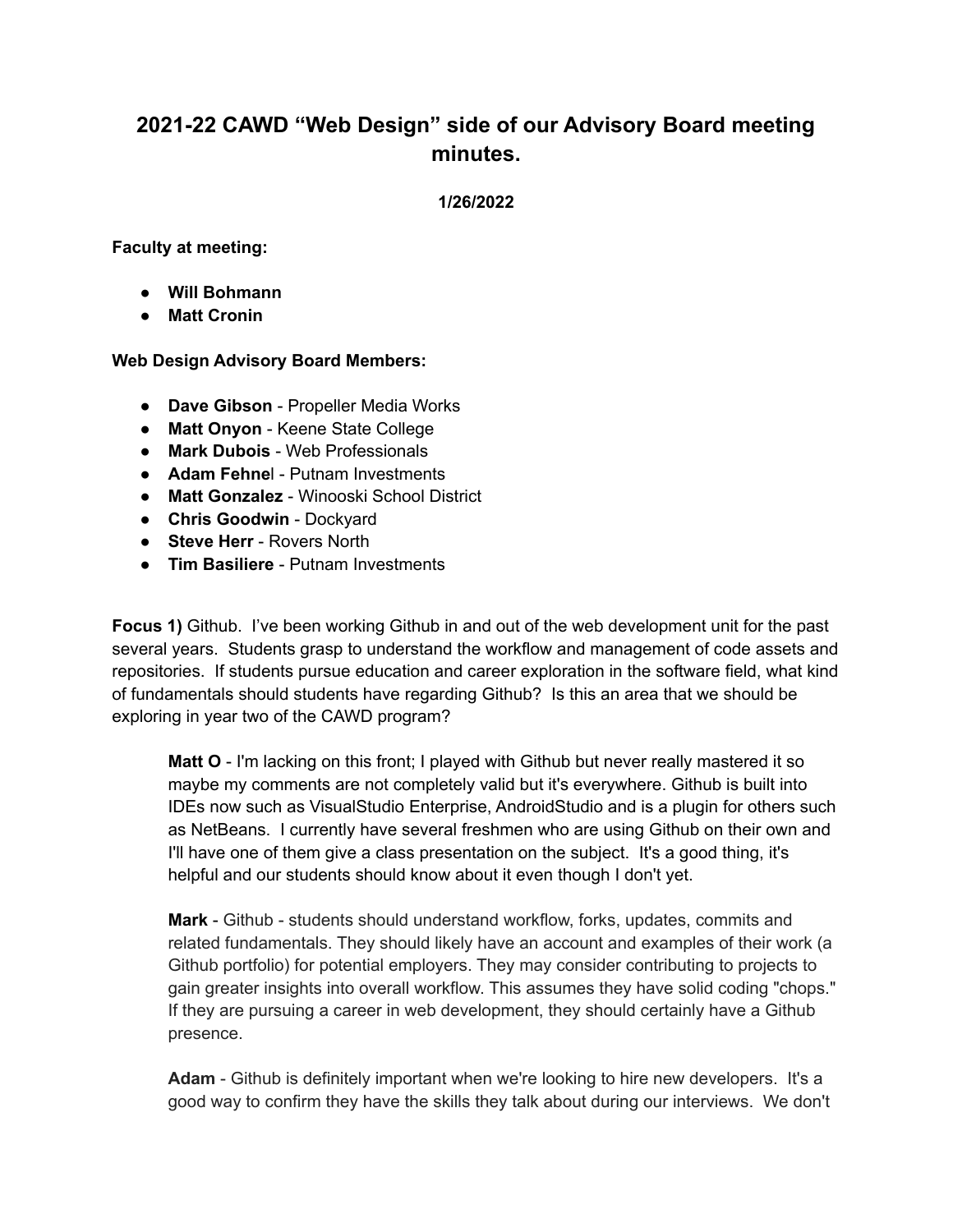really like quizzing applicants in person (some places do), so besides getting a feel for their knowledge by talking to them, looking at their Github or portfolio is an important step to confirm they aren't pulling a fast one on us. Students should know how to clone repos, make changes, commit and push them and potentially fork existing projects. Tim yells at me for not putting enough details in my commit messages, so practice making those helpful for future people looking at your code and trying to understand it.

**Matt G** - If you see an opportunity to introduce Github, I'd take recommend it. I am seeing so many businesses move towards AWS and their versioning software instead of Github but it's a useful tool to understand. Even if it is just to learn how to pull projects and set them up in your own environment, it will be a great stepping stone to future learning.

**Chris** - I assume year 1 is seen as an intro year (let's get the basics out of the way and if you like it we'll ramp up in year 2). With that in mind, I see year 2 as a good time to start teaching GH. It could be helpful to teach both the GH Desktop app and GH from the command line. A major blind spot I had when joining DockYard was my command line and GH knowledge. Even having some fundamental knowledge would have helped me.

Things I do regularly in GH:

- Set up new repos
- Clone repos
- Set up SSH keys for GH
- Push/Pull
- Commit code
- Write meaningful commit messages
- Rebase/Merge local branches with remote branches
- Undo previous commits
- Reset files that I don't want to commit
- Add files and directories to a gitignore file

As with most things, the key is to teach students how to find answers when they get stuck and give them the confidence working with GH to feel ok about the solution they find when they go searching.

**Steve** - Very important. I don't really get to use it at my office as I'm the only developer but I wish some of the contractors we use, used github. It would be wonderful for them to know how to create a new repository, push, pull, review, comment, and create a fork of an existing repository.

**Tim** - While I think understanding Git is essential to the programming workflow, I could understand holding off until a year two student as long as there is some type of backup/versioning control on the network (oh the woes of autobak at CAWD). They will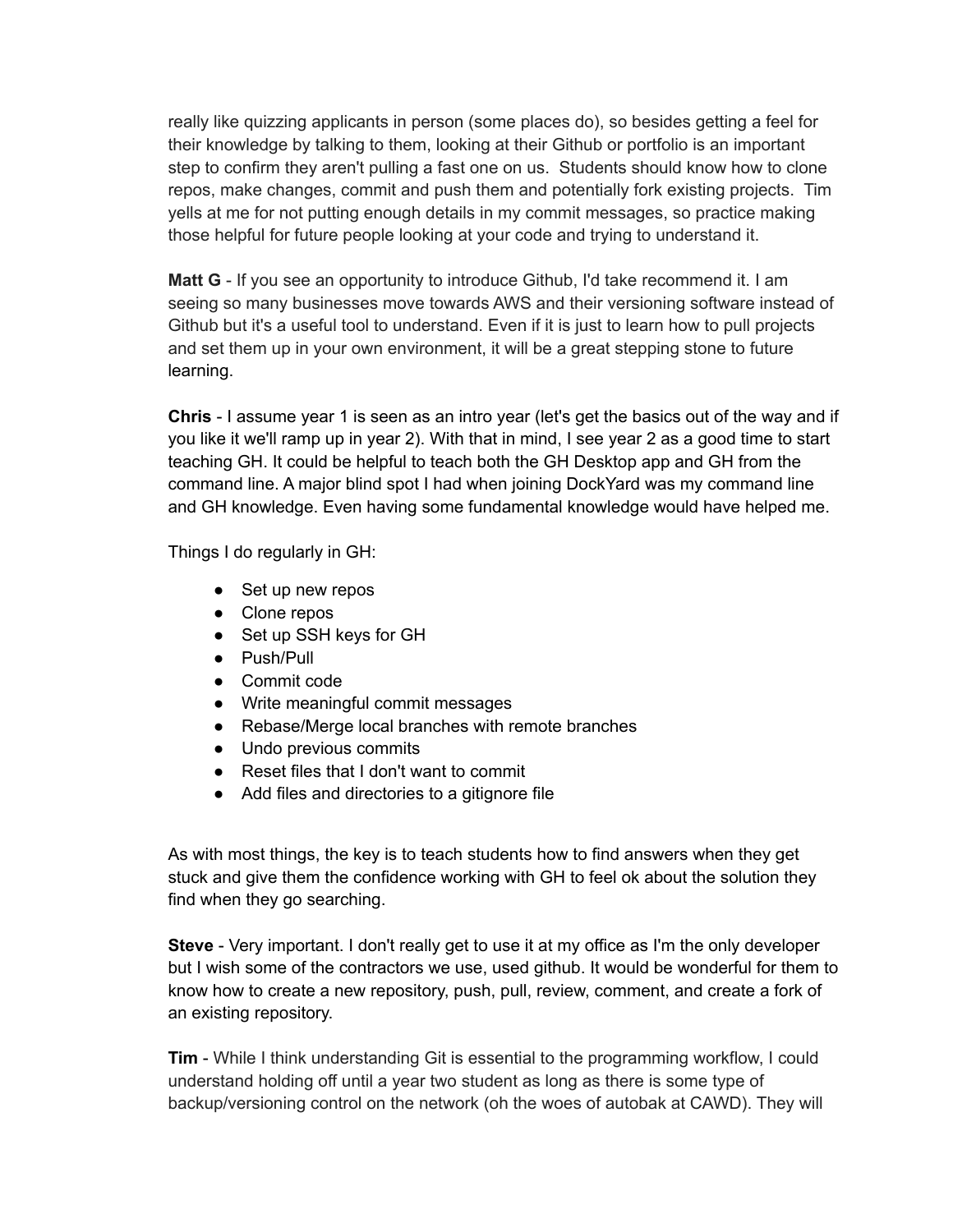be fine as long as they know how to checkout, commit/push, branch, and merge (conflict resolve) if they plan on working with software as a year two. There's still a lot about git I don't fully understand, but have been managing fine.

**Focus 2)** Augmented Reality is a mixture of 3D modeling, web and mobile programming. There are a lot of jobs in the field. Are there industry resources we should be looking at, credentials to consider, areas to explore?

**Matt O -** My son in Los Angeles who is job-hunting commented on this recently as it comes into most any job search in the "arts" in that part of the country (at least). Again, this is a subject I want to know more about and will eventually, but it is now a big part of the job market.

**Mark** - AR - yes, students should understand the fundamentals. Adobe has an entry into the market and students may want to investigate. I don't know how long this will remain free - <https://www.adobe.com/products/aero.html> There are alternatives (and students may well wish to explore some of these. One example of a listing of alternatives <https://www.producthunt.com/alternatives/adobe-aero>

**Adam** - As Facebook, Google and other big players (potentially Apple?) focus on AR and VR, I can imagine this field booming in demand for developers. I'm not specifically versed in coding for it, but I'd expect a basic understanding of platforms like Unity or other 3d modeling/programming software and the fundamentals of software design patterns like MVC. Otherwise the development of VR/AR is just a matter of different hardware/software interfaces.

**Matt G** - I'd have no experience with a practical use of AR in my current job other than to support learning tools in the school. With the school district's multimillion-dollar construction project, I was exposed to just how common these large construction projects rely on AR to visual construction plans. I don't know where to guide you on this but I could reach out to the architecture firm that scanned our entire campus to do a day visit with you.

**Chris** - I know Apple has plenty of developer resources on this that are available if you have a Developer account. I'm sure other platforms have similar resources. I would encourage the class to work together through some of those tutorials together.

I feel it may be valuable to teach the basics of these technologies and to work through them as a team. I'm sure there is a lot to learn and, realistically, I'm doubtful there are many 1 person "teams" building every part of these experiences. Developers would be expected to work together with a larger team to build out a full experience.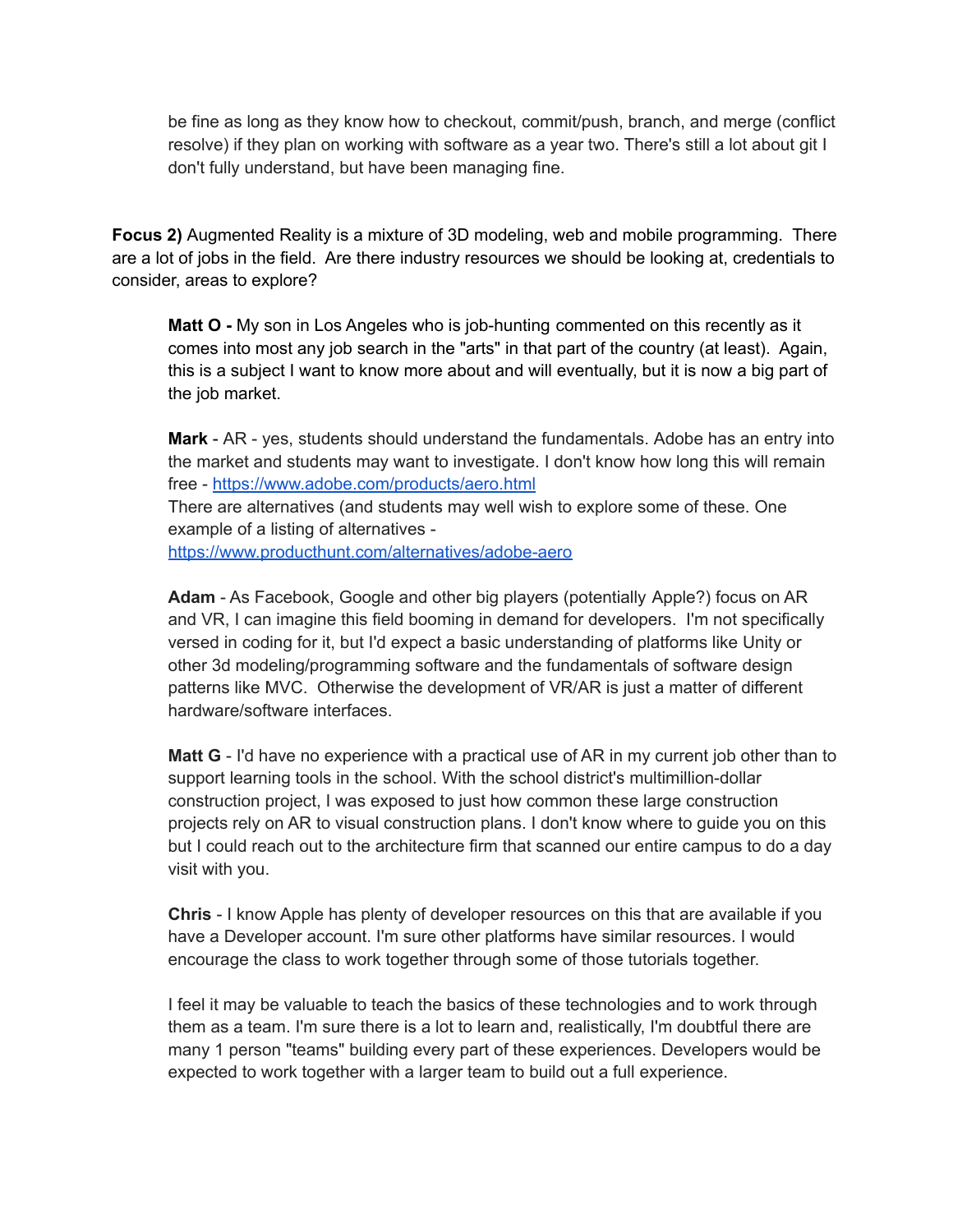**Steve** - I would like to get into this more but every time I look into a setup privacy concerns torpedo that idea. Also, I refuse to give zuck a cent of my money or data.

**Tim** - Unfortunately, this isn't something I can be too helpful with since I'm not in this field. Because these are mostly programming and/or modeling software based, a portfolio with a degree in computer science would probably be best.

**Focus 3)** How do you handle contracts when doing freelance work? Do you have a boilerplate contract to go back to client after client? Do you write up a custom contract for each job? Or do you not use contracts at all, and give and take over email and other communications?

**Dave**: I would definitely recommend always having a contract for any project more than a few hundred bucks. There are many sources for templates. For us, we use a custom Master Service Agreement - an umbrella agreement that includes all the common/global items that would apply to all future Statements of Work.

**Matt O** - In my distant past and limited experience hiring graphic designers, the designer held an initial meeting where she pulled out a pad of printed sheets, tore one off and filled it out with the parameters of the job and our contact information. All contracts have 3 required elements: Dates, task and consideration\$\$\$. A boilerplate template is a great starting point but it's very difficult composing a form for every occasion.

**Mark** - I recommend starting with a boilerplate and modifying for each client. Obviously, I don't have one to share as Illinois laws differ from other states. If students are serious about this as a career path, they should definitely be doing contracts (including change orders). Who is responsible for what (and deadlines/ due dates) is a key component of any business relationship. Keep the contract simple. It is always helpful if you can have someone with a legal background review the boilerplate. Don't rely on examples found online (did I mention laws vary from state to state).

**Adam** - When I started, I had a very detailed freelance contract including how to litigate disagreements, other boilerplate "cover-your-ass" disclosure as well as the project details and expected breakdown of payments/milestones/etc. As I've not been sued, I've loosened my contracts to basically just include milestones and expected payment structure (I usually do 1/3, 1/3, 1/3 and extra work orders when needed). If I had a nightmare client I might still want that earlier template's disclosures, but I haven't needed them and understand I accept a certain level of risk by not including it now. I've become more trusting, which in turn makes me more personable, which in turn makes my clients happier. If I ever freelanced for an unfeeling, faceless giant corporation, I'd probably bring more legalese to the contract again.

**Matt G** - It depends on the client. I'd rarely do no contract at all unless you'd be willing to do the work for free in the first place. It's the same advice as not leading money to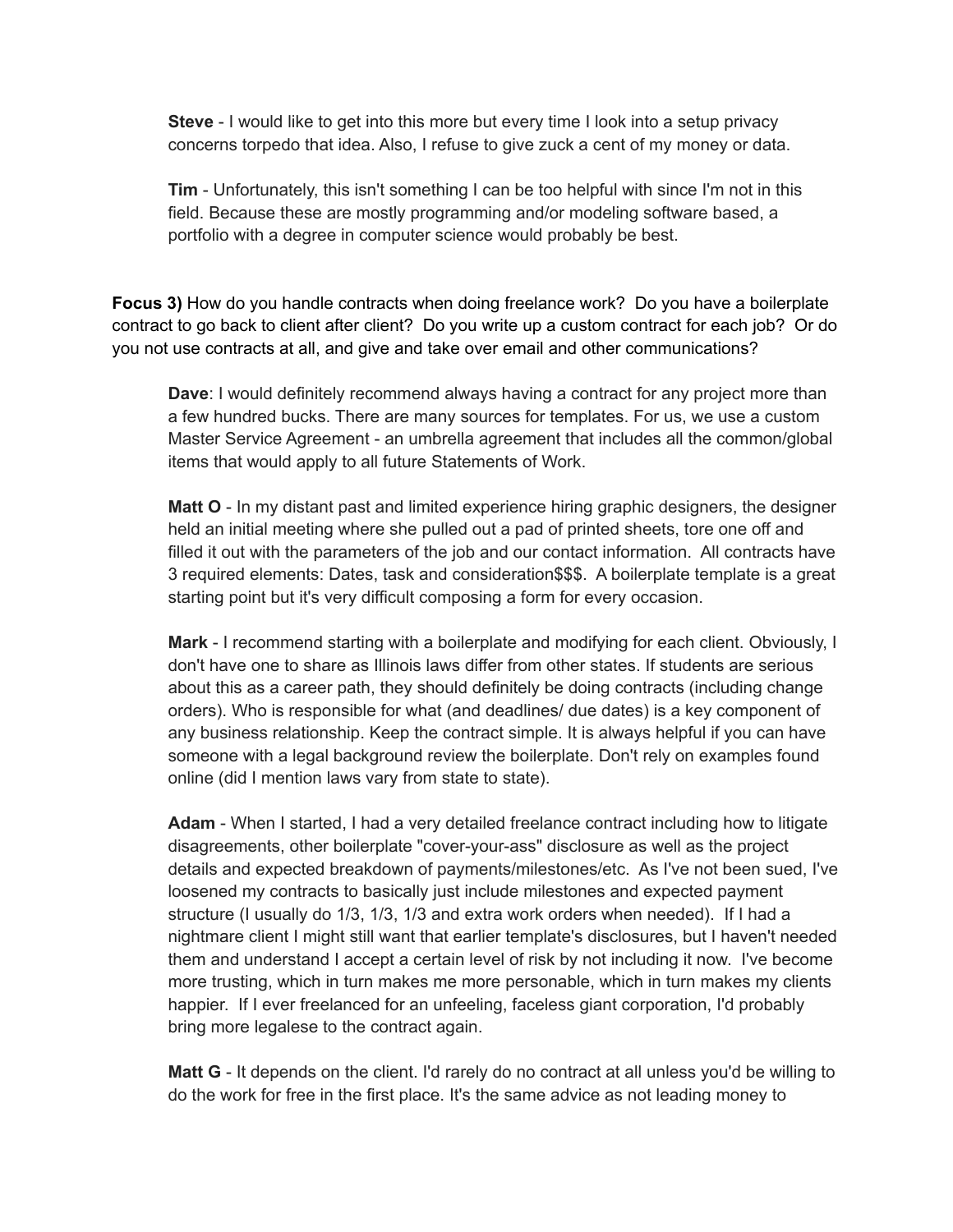someone where you'd actually expect the money back. A boilerplate contract is just fine to start out but if you contract with a larger client, that would most likely require a personalized contract if they didn't propose one on their own. Teach the boilerplate as a baseline.

**Chris** - I haven't really ever freelanced so I reached out to a colleague for some of their thoughts. Here is their unedited response:

It's good to always have a contract when working with clients, and sometimes per client project. How detailed the contract is depends on a couple factors:

- How complex the project is
- How complex the client's business/team is
- What level of trust you have in the client

For example, I might have a very detailed and formal contract even for a small, simple project if the client is new to me and I don't have any references to go off of.

On the other hand, I've been able to have year-long, full-time engagements with clients based on a single page contract, because they were very trustworthy and had a good reputation.

Common sections I include in a contract are:

- 1. Scope of work
- 2. Liability
- 3. Effective date
- 4. Timeline and deliverables
- 5. Pricing and payment

Other sections, depending on the type of engagement, might be:

- Relationship
- Confidentiality and intellectual property
- Termination clauses

Some clients create the contract, and other times I do. Either way, it's best when both parties have equal rights and protection to go separate ways without blame if things don't work out, ideally with pre-defined terms around how much notice should be given to the other party out of respect.

Ultimately, if you're in doubt, you can find a fee-only attorney who specializes in freelance and consulting contracts to either review or create them. You can also engage an attorney to create a boilerplate contract that you can tailor to each client. It shouldn't cost that much and offers a lot more reassurance.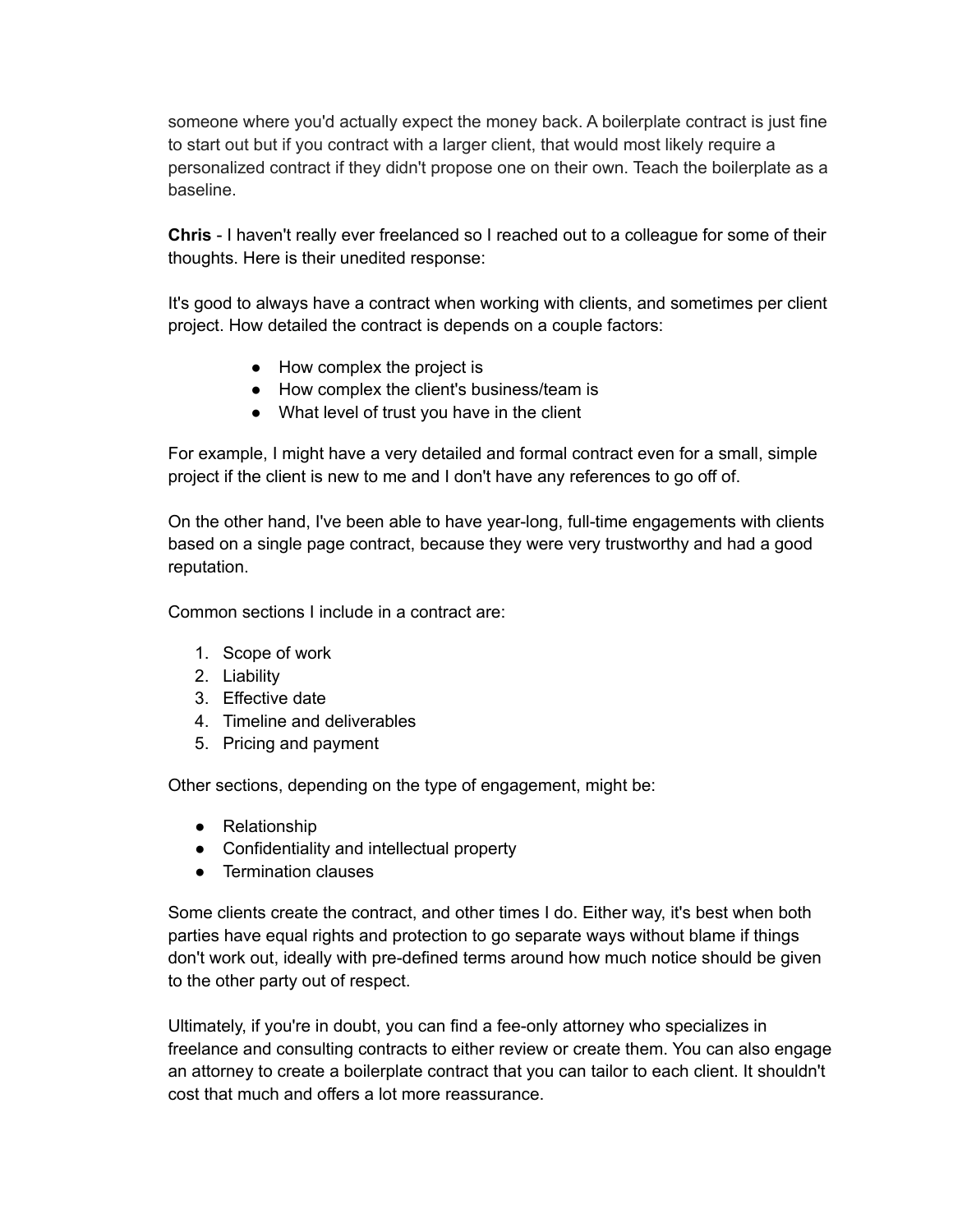This last part is not advice, just my approach: I use my own judgment to determine how formal and intensive this process is. I only work with clients that I've thoroughly researched and talked with a good bit, and turn down many clients who seem cheap, untrustworthy, aggressive, etc. If you work with good people, you hopefully shouldn't ever need to enforce contract clauses, but obviously it's a good safety net in case things go very wrong. I'd say that I play things a little loose because I'm not a fan of exhaustive agreements and legal protection, but I wouldn't recommend that to others.

Related to all this, I have a sole proprietorship LLC. This keeps my personal liability and assets out of legal consideration.

You can also get affordable freelancer insurance to provide some safety in case you end up in a legal dispute. I currently don't have an insurance provider for this and "self-insure", but it's not a bad idea. All these things depend on your personal comfort with risk.

**Steve** - To get around all the legal garbage that comes with using freelancers I just use friends I trust and venmo/cash. If I don't know anyone that can deliver what I need, I almost exclusively use Upwork. It costs a bit more but it's worth the convenience and the pool of people are larger than anywhere else I've found.

Bridge for photo management and batch processing.

I've automated 70% of what the last employee did in my position. Making me look like a better employee because I'm able to focus on the Dev part of my job in that extra time and also gives me more time to waste on youtube. Win-win for everyone. Half of the automation I've done is through bridge and custom-built actions. Can't recommend it enough. I also use bash/applescripts/windows task scheduler/SQL jobs to do the other half of the automation.

Adobe Camera Raw for image editing and post-processing

**Tim** - This has always been a fairly informal process for me as far as how a project starts. It's been more akin to hiring contractors for house projects. I've always followed the lead of my client and written up a preliminary invoice upon request with bulleted details of the project summary and estimated cost (this is rare). I have my own boilerplate invoice where I keep track of the hours I've worked and any extra work orders if the scope extended over our initial agreement. I try to keep this as succinct as possible. With that said, the majority of my clients have been through larger companies that handle the majority of the contract work (financial and advertising companies) who want to pay you, so I've never felt like I had to protect myself. In my experience, advertising companies have preferred paying on an agreed upon project fee, and have been good about simply paying a larger sum or rush-based hourly fee addons depending on the situation. After every project, I've always emailed my final invoice over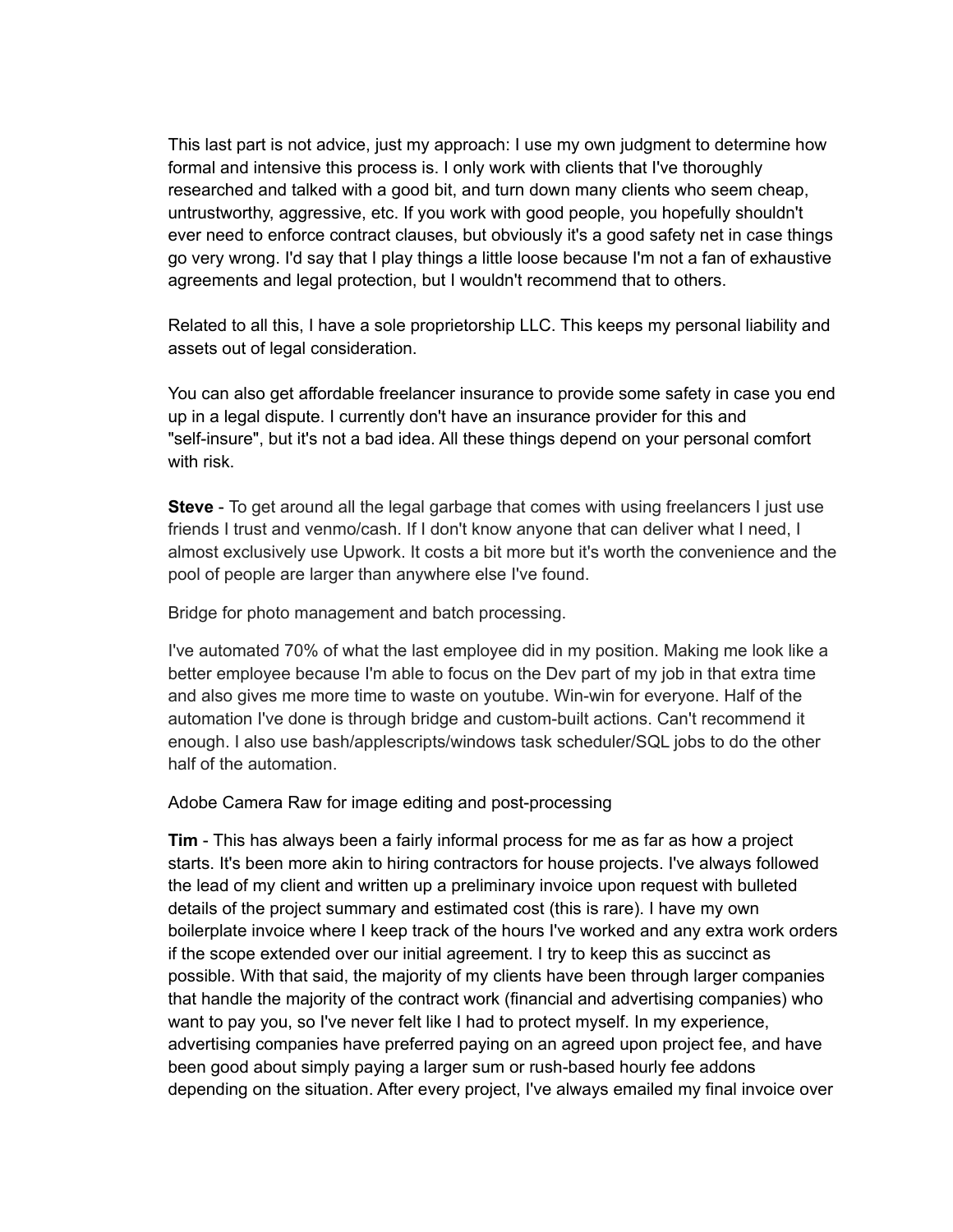to request payment. I suppose I use this invoice as a contract. Hope this answers your question.

**Focus 4)** What is next / what should we be keeping our eye on for 2022?

**Dave**: Of course I'm naturally going to plug digital accessibility. The number of digital ADA cases rose 15% last year with 74% targeting Ecom. And our Accessibility.Works consultancy outpaced our web development revenue for the past two years. Doubled this past year.

Most RFPs we get now require web accessibility of "ADA compliance" although few clients are sophisticated yet to know exactly what to ask.

**Matt O** - I have a group of students who are working on a "fact-checking service" where algorithms are used to check the validity of text. Lies are rapidly becoming part of culture and sadly, some cultures are accepting lies, accepting liars and are considering lies as fact. The need for non-partisan, non-political truth is growing.

- People will bore of social networking so we should watch for its replacement. I just looked at Facebook to find those most boisterous are not those I would never socialize with. Watch people to bore with now commonplace hostility. Look for current social media platforms to become the new trailer parks.
- Watch for personal analytics with impending fascism in mind. We use analytics to monitor all sorts of things online, but there's not much that will give us individual-level insight about forms of surveillance we currently don't know about or know exists.

**Mark** - Things to focus on in 2022 - remote working (full disclosure, we offer remote working professional certification). This is something which is here to stay. Audio user experience (yes this interface is also here to stay). That also means web sites may need to consider some audio components (been saying this for a few years now - it will happen, just don't know when). Foundational knowledge is always important (know when it is best to use ES6 or newer and when a JS library makes sense, for example). Know when to apply CSS and what CSS is capable of (along with HTML - for example grid and flexbox). Also user experience design is definitely something students should be familiar with.And, students should have solid business knowledge these days (for example, why contracts are important).

**Adam** - Work from home is obviously becoming a standard, despite many places itching to get employees back in the office to make use of their multi-million dollar property leases. Putnam plans to go with a hybrid model some time in the spring with Omicron passes, but I bet most people will remain WFH most of the time. I might go in on Mondays and Fridays because I like breaking up my weekend and resetting my flow. I imagine most people will come in Tues, Weds, Thurs and take a "long weekend" even though they're supposed to be working Monday and Friday. As far as the industry,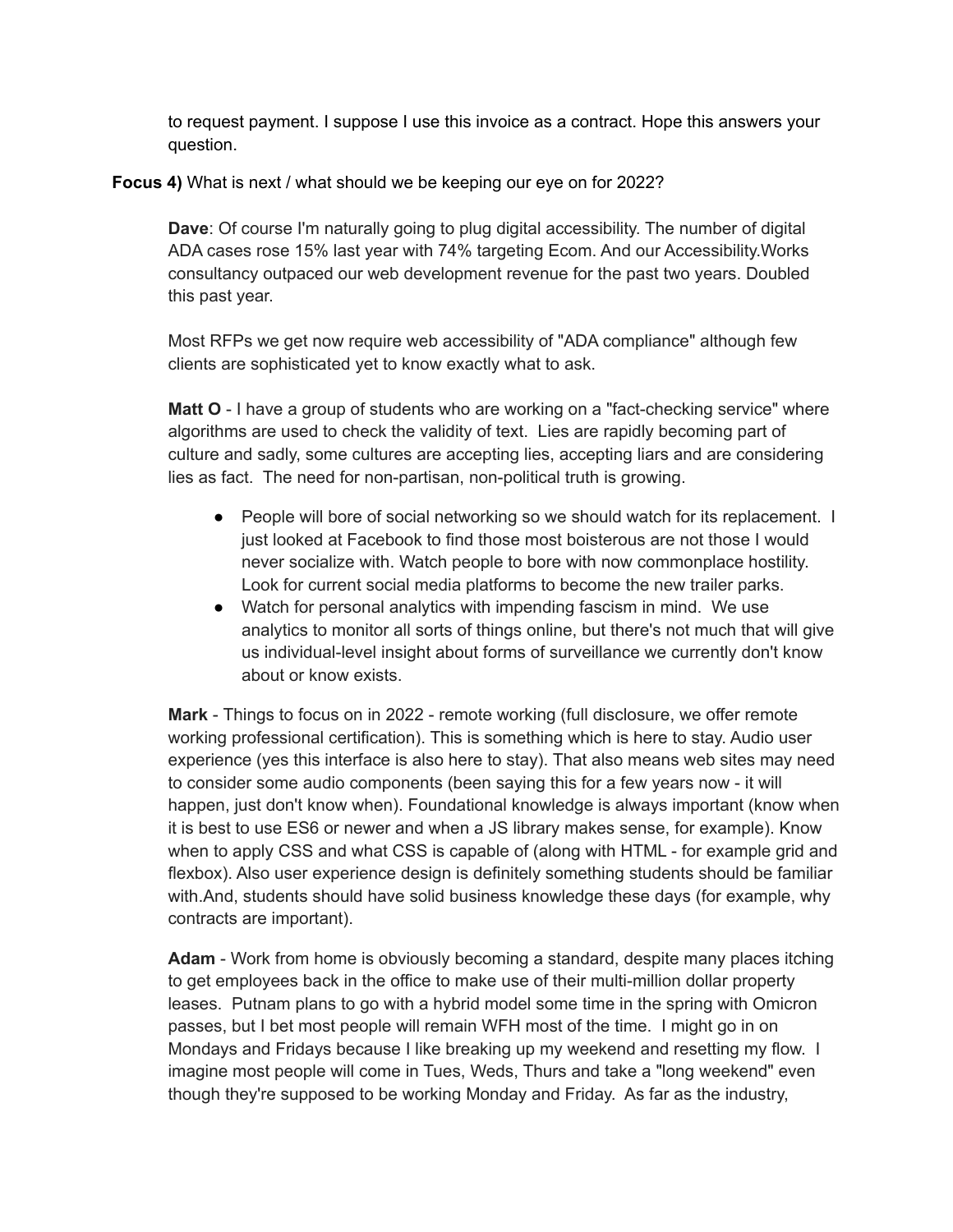Vue.js or Svelte are getting some traction as far as preferred frameworks. React and Angular are losing some market cap to them. SCSS and precompilers are the norm now. We're ditching support for IE11 this summer, which I'm giddy about! Flexbox seems better than CSS Grid, but Grid is coming along in browser support and features.

**Matt G** - Working remotely is a new norm for many people. Learning how to separate work from home distractions is going to be a huge piece for young professionals to overcome. I just wanted to highlight this as it's going to be a silent issue that won't be easy for some, much like the universal frustration that conventional high school does not teach financial literacy.

If you want a technology answer to this, I don't have specific recommendations since no companies are alike. Single-page web applications seem to be trending around here for businesses like New Breed or Fluency, and any other relying on Vue, React, or Angular.

**Chris** -

#### **Svelte/Frameworks**

People seem to be very excited about Svelte. I'm not sure I believe any heavy front-end frameworks are a great solution for small/medium sized websites but when you start getting into larger scale web applications these have a lot to offer. With that in mind, there's certainly value in helping students explore beyond vanilla JS. Most Front-End Developer jobs are going to be looking for experience with these frameworks and Svelte seems like a (relatively) easy framework to start learning.

## **Scoped Components**

With many of these new frameworks comes the possibility of writing styles that are scoped to their respective components. This opens whole new possibilities and questions for styling (Do you still use classes? Is BEM valuable anymore? How do you pass context between components?). It may be valuable to expose students to what is possible and help them to start to form their own opinions about how to approach building their websites.

## **Working with Design**

Just about every colleague of mine is not a "do it all" developer. They rely on others with expertise in specific areas. With this in mind, it may be valuable to encourage students who are leaning into building skills in different areas to work together on projects. A student more interested in Design may be tasked with creating the visuals and building an HTML/CSS base. A student with heavier JS interest may be tasked with cleaning up and componentizing the code. Requiring students to work together through a project would be a great way to emulate a working environment. Half of my job is working with other team members to find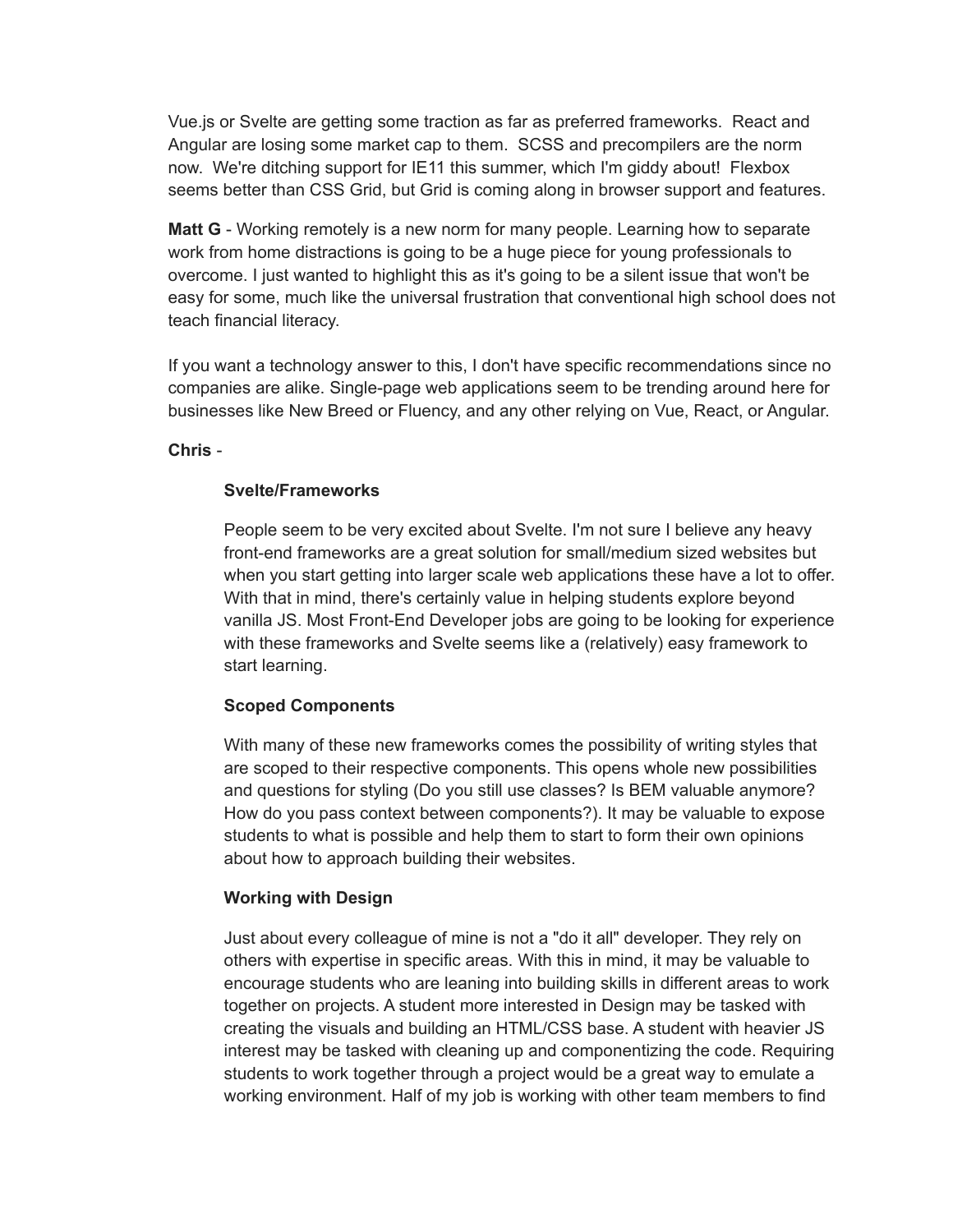answers, align on solutions, and talk through problems. Helping students build these skills early should make their transition into their careers easier and help them build confidence in their ability to initiate those conversations.

Note: Love that you're teaching Scrum and Agile methodologies!

## **Design Tooling**

I've found most of my design colleagues have moved away from Adobe. There is definitely value in teaching Adobe software and I think many of those fundamentals transfer to other design tools but I wanted to note that I've seen many transition away from Adobe and towards Figma or Sketch.

## **Interpersonal Skills**

As mentioned above, much of my job is working with colleagues to get things done. I am working remotely to do all of this so I am almost exclusively doing this in Slack. Things I do every day:

- Hop into impromptu meeting
- Talk things through
- Send clarifying questions to a coworker
- Work on code and build async
- Reference sources of truth (like design spec files)
- Communicate status in team syncs

These skills take time to learn and build. Helping students to learn how to use Slack and how to communicate with each other effectively is really important.

Note: I know remote work might still be seen as a bit of an outlier but, as far as I'm aware, most companies (remote or office based) rely on some version of online communication to communicate more efficiently.

## **Staying the Course**

I have seen CAWD improve in leaps since I attended. I've loved seeing the curriculum grow to be as helpful to students as possible. Of course it is important to make sure what is being taught isn't outdated but the core concepts behind what you teach should continue to stay the same. Start from scratch, learn the basics, memorize tags and selectors, build understanding of the foundational parts of the web. Then, once those are in place, build on top of them by teaching tools the industry is using, more complex approaches, and develop opinions about tooling and approach. This "recipe" prepared me well for my continued education and eventual career and it's what makes CAWD so special.

**Tim** - It looks like AR/VR is coming together into these metaverses. Primarily via Meta and Microsoft's XR platform. Keep an eye on the OpenXR platform for native